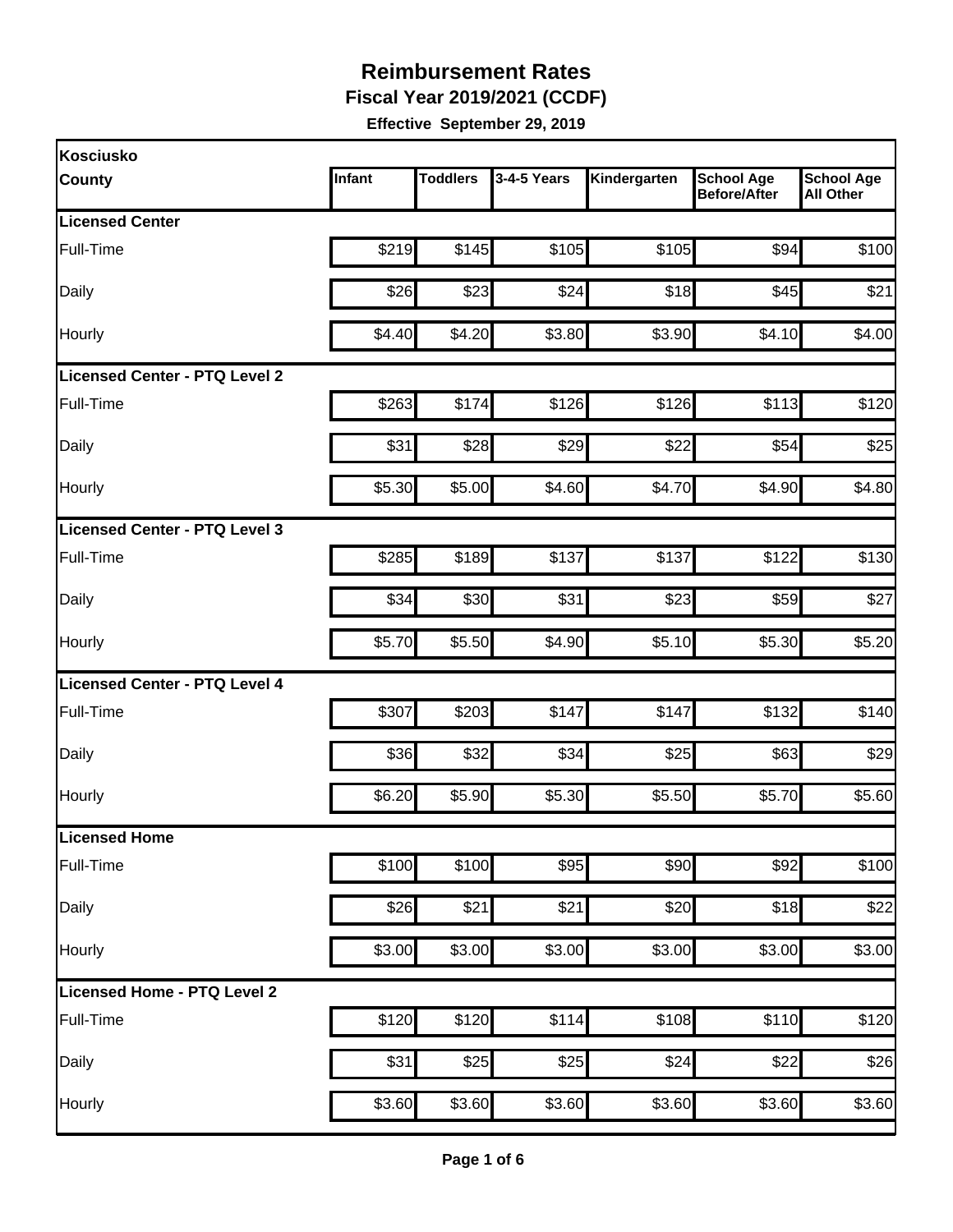**Fiscal Year 2019/2021 (CCDF)** 

| <b>Kosciusko</b>                         |        |                 |             |              |                                          |                                       |
|------------------------------------------|--------|-----------------|-------------|--------------|------------------------------------------|---------------------------------------|
| <b>County</b>                            | Infant | <b>Toddlers</b> | 3-4-5 Years | Kindergarten | <b>School Age</b><br><b>Before/After</b> | <b>School Age</b><br><b>All Other</b> |
| Licensed Home - PTQ Level 3              |        |                 |             |              |                                          |                                       |
| Full-Time                                | \$130  | \$130           | \$124       | \$117        | \$120                                    | \$130                                 |
| Daily                                    | \$34   | \$27            | \$27        | \$26         | \$23                                     | \$29                                  |
| Hourly                                   | \$3.90 | \$3.90          | \$3.90      | \$3.90       | \$3.90                                   | \$3.90                                |
| Licensed Home - PTQ Level 4              |        |                 |             |              |                                          |                                       |
| Full-Time                                | \$140  | \$140           | \$133       | \$126        | \$129                                    | \$140                                 |
| Daily                                    | \$36   | \$29            | \$29        | \$28         | \$25                                     | \$31                                  |
| Hourly                                   | \$4.20 | \$4.20          | \$4.20      | \$4.20       | \$4.20                                   | \$4.20                                |
| <b>Registered Ministry</b>               |        |                 |             |              |                                          |                                       |
| Full-Time                                | \$79   | \$79            | \$75        | \$61         | \$43                                     | \$77                                  |
| Daily                                    | \$21   | \$15            | \$15        | \$13         | \$14                                     | \$15                                  |
| Hourly                                   | \$2.10 | \$2.10          | \$2.10      | \$2.10       | \$2.10                                   | \$2.10                                |
| <b>Registered Ministry - PTQ Level 1</b> |        |                 |             |              |                                          |                                       |
| Full-Time                                | \$149  | \$112           | \$90        | \$83         | \$69                                     | \$89                                  |
| Daily                                    | \$24   | \$19            | \$20        | \$16         | \$30                                     | \$18                                  |
| Hourly                                   | \$3.30 | \$3.20          | \$3.00      | \$3.00       | \$3.10                                   | \$3.10                                |
| <b>Registered Ministry - PTQ Level 2</b> |        |                 |             |              |                                          |                                       |
| Full-Time                                | \$263  | \$174           | \$126       | \$126        | \$113                                    | \$120                                 |
| Daily                                    | \$31   | \$28            | \$29        | \$22         | \$54                                     | \$25                                  |
| Hourly                                   | \$5.30 | \$5.00          | \$4.60      | \$4.70       | \$4.90                                   | \$4.80                                |
| <b>Registered Ministry - PTQ Level 3</b> |        |                 |             |              |                                          |                                       |
| Full-Time                                | \$285  | \$189           | \$137       | \$137        | \$122                                    | \$130                                 |
| Daily                                    | \$34   | \$30            | \$31        | \$23         | \$59                                     | \$27                                  |
| Hourly                                   | \$5.70 | \$5.50          | \$4.90      | \$5.10       | \$5.30                                   | \$5.20                                |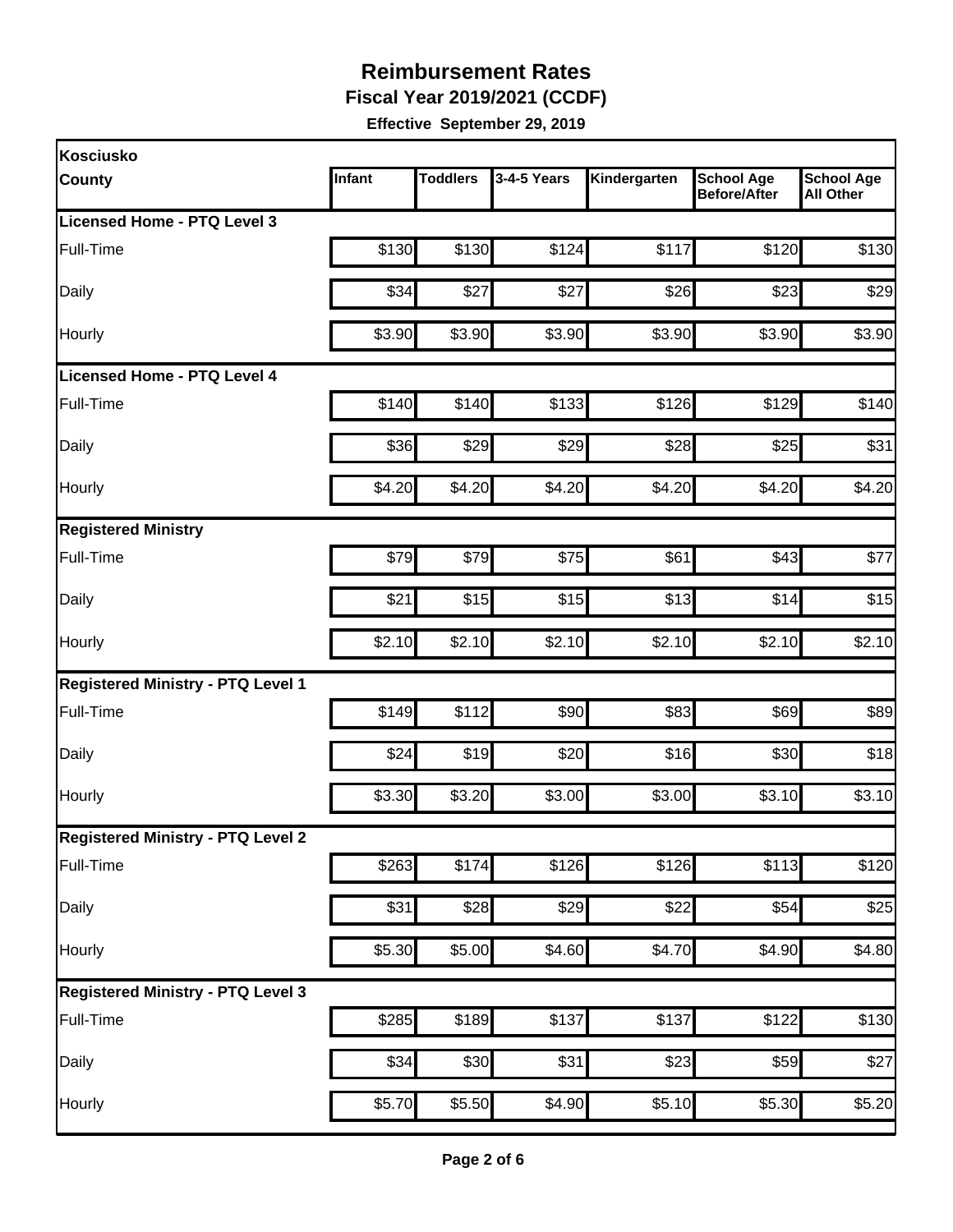**Fiscal Year 2019/2021 (CCDF)** 

| Kosciusko                                |               |                 |             |              |                                          |                                       |
|------------------------------------------|---------------|-----------------|-------------|--------------|------------------------------------------|---------------------------------------|
| <b>County</b>                            | <b>Infant</b> | <b>Toddlers</b> | 3-4-5 Years | Kindergarten | <b>School Age</b><br><b>Before/After</b> | <b>School Age</b><br><b>All Other</b> |
| <b>Registered Ministry - PTQ Level 4</b> |               |                 |             |              |                                          |                                       |
| Full-Time                                | \$307         | \$203           | \$147       | \$147        | \$132                                    | \$140                                 |
| Daily                                    | \$36          | \$32            | \$34        | \$25         | \$63                                     | \$29                                  |
| Hourly                                   | \$6.20        | \$5.90          | \$5.30      | \$5.50       | \$5.70                                   | \$5.60                                |
| <b>Exempt Center</b>                     |               |                 |             |              |                                          |                                       |
| Full-Time                                | \$79          | \$79            | \$75        | \$61         | \$43                                     | \$77                                  |
| Daily                                    | \$21          | \$15            | \$15        | \$13         | \$14                                     | \$15                                  |
| Hourly                                   | \$2.10        | \$2.10          | \$2.10      | \$2.10       | \$2.10                                   | \$2.10                                |
| <b>Accredited Exempt Center</b>          |               |                 |             |              |                                          |                                       |
| Full-Time                                | \$138         | \$116           | \$105       | \$101        | \$101                                    | \$105                                 |
| Daily                                    | \$29          | \$25            | \$24        | \$20         | \$15                                     | \$23                                  |
| Hourly                                   | \$4.80        | \$4.60          | \$4.20      | \$4.30       | \$4.50                                   | \$4.40                                |
| <b>Exempt Home</b>                       |               |                 |             |              |                                          |                                       |
| Full-Time                                | \$85          | \$79            | \$73        | \$68         | \$48                                     | \$71                                  |
| Daily                                    | \$16          | \$15            | \$15        | \$14         | \$9                                      | \$15                                  |
| Hourly                                   | \$2.10        | \$2.10          | \$2.10      | \$2.10       | \$2.20                                   | \$2.10                                |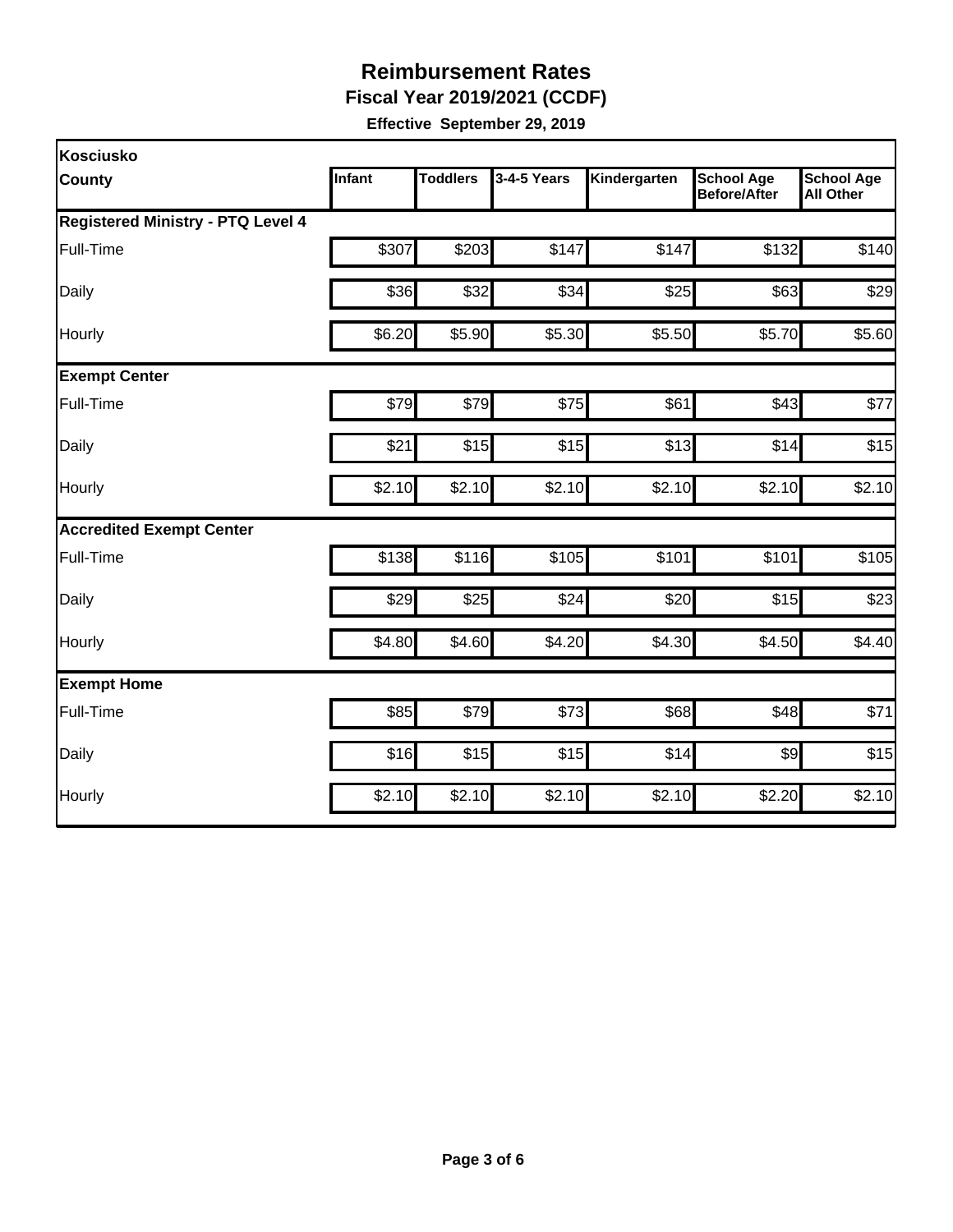#### **Reimbursement Rates School Year 2019/2021 (OMW Pre-K)**

| Kosciusko                     |        |                 |             |              |                                          |                                       |
|-------------------------------|--------|-----------------|-------------|--------------|------------------------------------------|---------------------------------------|
| <b>County</b>                 | Infant | <b>Toddlers</b> | 3-4-5 Years | Kindergarten | <b>School Age</b><br><b>Before/After</b> | <b>School Age</b><br><b>All Other</b> |
| Licensed Center - PTQ Level 3 |        |                 |             |              |                                          |                                       |
| Full-Time                     |        |                 | \$150.70    |              |                                          |                                       |
| Daily                         |        |                 |             |              |                                          |                                       |
| Hourly                        |        |                 |             |              |                                          |                                       |
| Licensed Center - PTQ Level 4 |        |                 |             |              |                                          |                                       |
| Full-Time                     |        |                 | \$161.70    |              |                                          |                                       |
| Daily                         |        |                 |             |              |                                          |                                       |
| Hourly                        |        |                 |             |              |                                          |                                       |
| Licensed Home - PTQ Level 3   |        |                 |             |              |                                          |                                       |
| Full-Time                     |        |                 | \$136.40    |              |                                          |                                       |
| Daily                         |        |                 |             |              |                                          |                                       |
| Hourly                        |        |                 |             |              |                                          |                                       |
| Licensed Home - PTQ Level 4   |        |                 |             |              |                                          |                                       |
| Full-Time                     |        |                 | \$146.30    |              |                                          |                                       |
| Daily                         |        |                 |             |              |                                          |                                       |
| Hourly                        |        |                 |             |              |                                          |                                       |
| VCP Ministry - PTQ Level 0    |        |                 |             |              |                                          |                                       |
| Full-Time                     |        |                 | \$82.50     |              |                                          |                                       |
| Daily                         |        |                 |             |              |                                          |                                       |
| Hourly                        |        |                 |             |              |                                          |                                       |
| VCP Ministry - PTQ Level 3    |        |                 |             |              |                                          |                                       |
| Full-Time                     |        |                 | \$150.70    |              |                                          |                                       |
| Daily                         |        |                 |             |              |                                          |                                       |
| Hourly                        |        |                 |             |              |                                          |                                       |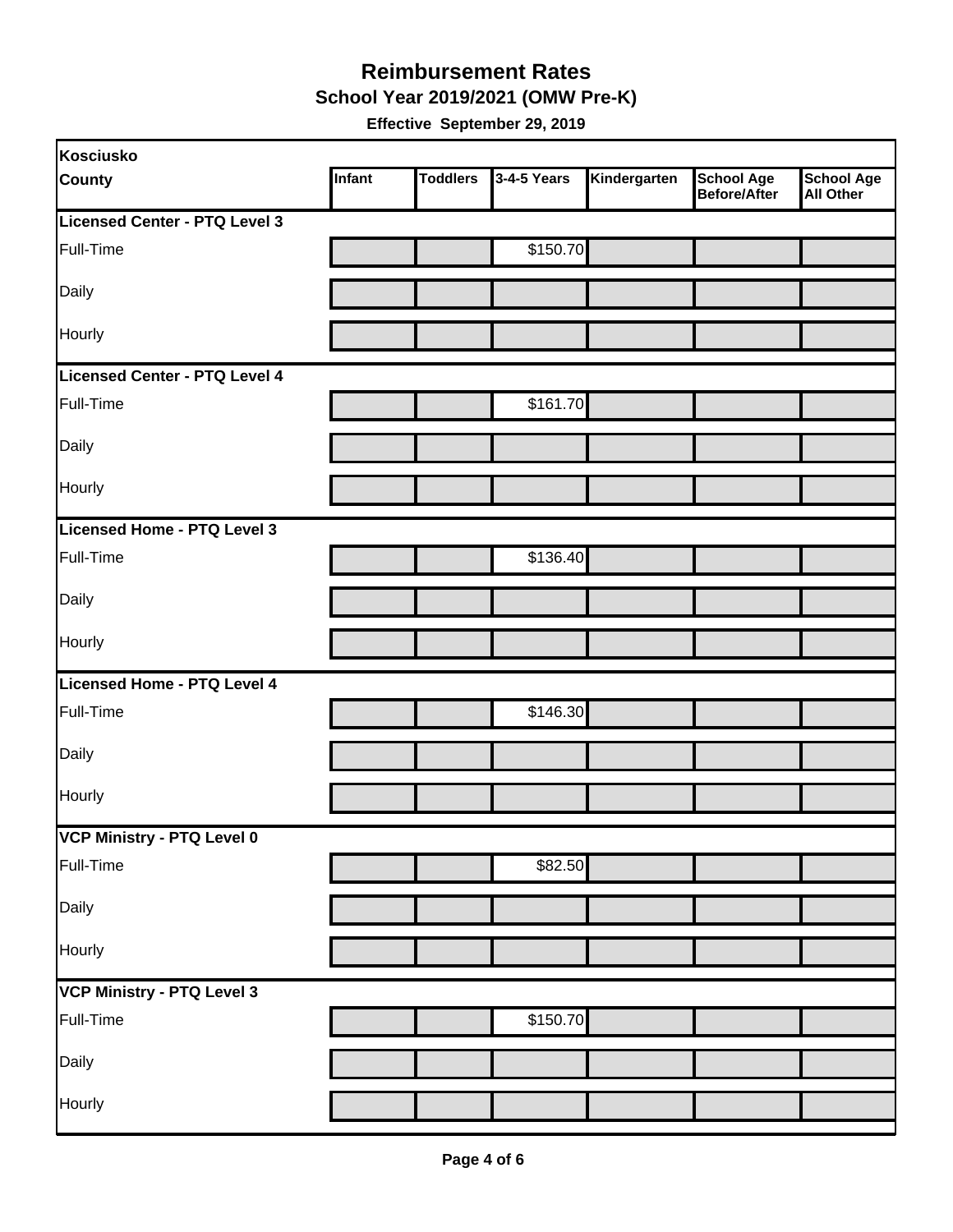**School Year 2019/2021 (OMW Pre-K)** 

| Kosciusko                                      |        |                 |             |              |                                   |                                       |
|------------------------------------------------|--------|-----------------|-------------|--------------|-----------------------------------|---------------------------------------|
| <b>County</b>                                  | Infant | <b>Toddlers</b> | 3-4-5 Years | Kindergarten | <b>School Age</b><br>Before/After | <b>School Age</b><br><b>All Other</b> |
| <b>VCP Ministry - PTQ Level 4</b>              |        |                 |             |              |                                   |                                       |
| Full-Time                                      |        |                 | \$161.70    |              |                                   |                                       |
| Daily                                          |        |                 |             |              |                                   |                                       |
| Hourly                                         |        |                 |             |              |                                   |                                       |
| <b>Private Accredited School - PTQ Level 0</b> |        |                 |             |              |                                   |                                       |
| Full-Time                                      |        |                 | \$115.50    |              |                                   |                                       |
| Daily                                          |        |                 |             |              |                                   |                                       |
| Hourly                                         |        |                 |             |              |                                   |                                       |
| Private Accredited School - PTQ Level 1        |        |                 |             |              |                                   |                                       |
| Full-Time                                      |        |                 | \$115.50    |              |                                   |                                       |
| Daily                                          |        |                 |             |              |                                   |                                       |
| Hourly                                         |        |                 |             |              |                                   |                                       |
| <b>Private Accredited School - PTQ Level 2</b> |        |                 |             |              |                                   |                                       |
| Full-Time                                      |        |                 | \$138.60    |              |                                   |                                       |
| Daily                                          |        |                 |             |              |                                   |                                       |
| Hourly                                         |        |                 |             |              |                                   |                                       |
| <b>Private Accredited School - PTQ Level 3</b> |        |                 |             |              |                                   |                                       |
| Full-Time                                      |        |                 | \$150.70    |              |                                   |                                       |
| Daily                                          |        |                 |             |              |                                   |                                       |
| Hourly                                         |        |                 |             |              |                                   |                                       |
| Private Accredited School - PTQ Level 4        |        |                 |             |              |                                   |                                       |
| Full-Time                                      |        |                 | \$161.70    |              |                                   |                                       |
| Daily                                          |        |                 |             |              |                                   |                                       |
| Hourly                                         |        |                 |             |              |                                   |                                       |